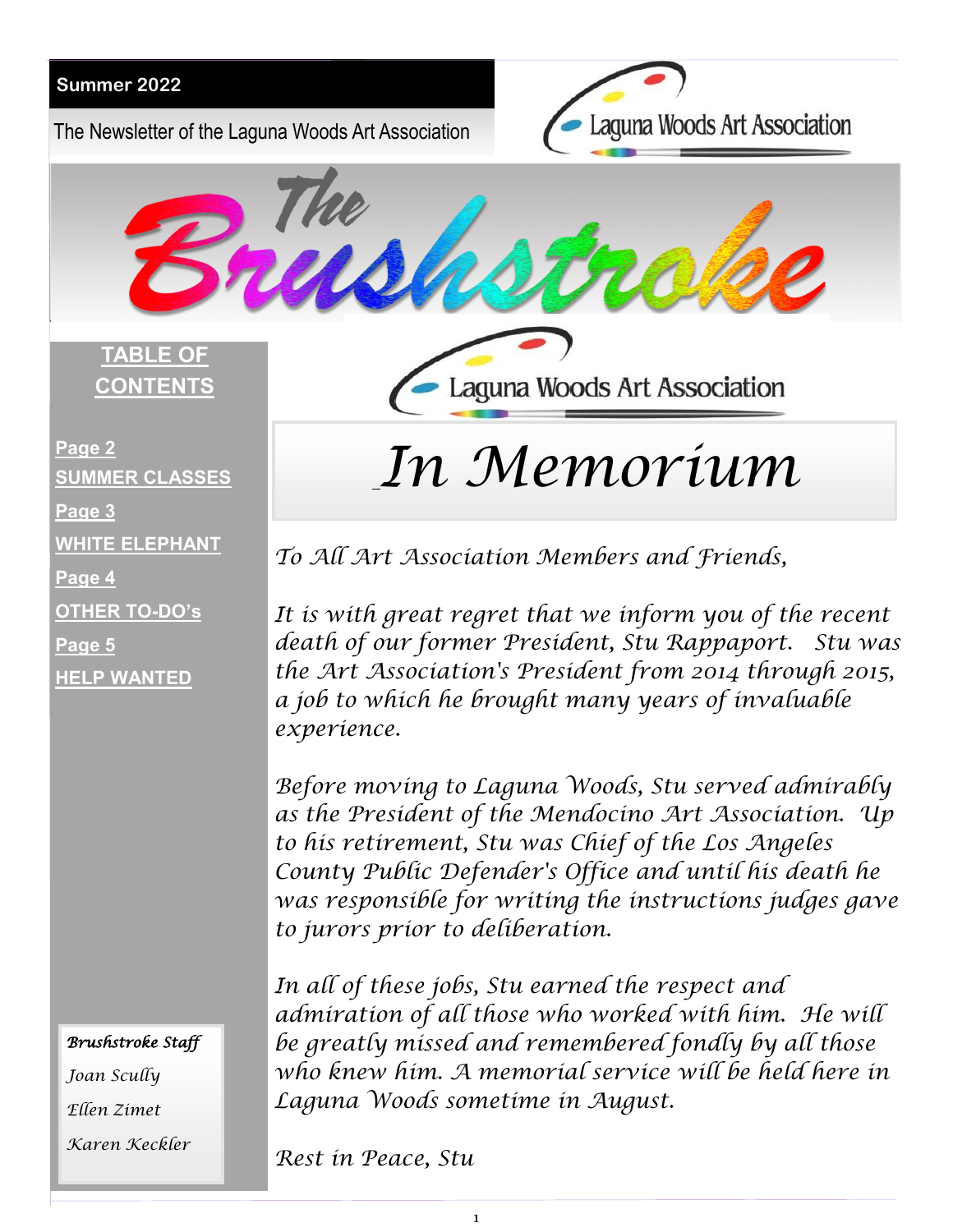The Newsletter of the Laguna Woods Art Association



### **SUMMER CLASSES IN AND OUT OF THE STUDIO**

**Every Monday—Peggy Chew—***Urban Sketching* **9-12 email Peggy at mxchewie@yahoo.com for more information and where to meet.**

**Every Monday and Tuesday—9-12 drawing/painting/sketching at the** *Equestrian Center* **check in and enjoy—Just don't touch the horses.**

**Every Thursday through the summer from 4-8 in the** *Art Studio***—Open Studio—all media also enjoy some time, bring a snack and meet other artists.**

**Every Friday Morning 9:00-11:30 for** *Chinese Calligraphy* **with Byung Hee Gwak.**

**IN THE STUDIO—June 29 and July 6th—9:30 to 12:00. Jan Couch and Ellen Zimet will do two separate sessions of STILL LIFE to draw and paint. All media welcome. We will provide a large light box with a variety of still life materials. Bring your camera phones. The last half hour will be a review and discussion of the work done. Sign-up in the Studio.**

**IN THE STUDIO—Acrylic Prep with Marge Kinney—Paint a seascape with Marge Kinney, Take home a finished painting in just two hours. Beginners as well as all painters will love this class. It is a great way to create a wonderful memory. Two separate sessions - Thursday, July 7 or Thursday, July 14—class is 9:15 –11:45. All materials will be provided. Sign up in the Studio. 15 MAX each session.**

**IN THE STUDIO-July 6th and 13—1-2:30. – Informal Portrait Drawing—Maria Faur will do two separate sessions of posing for you to sketch, draw or paint using her as a model. No instruction. Just come to the studio and enjoy. Others may also agree to pose. All media welcome. Bring your materials and come and enjoy an informal work session.** 

**COMING IN AUGUST—Printmaking with Christine Kelley and a new full-sized printing machine. This 5 week class will be from 9-11:30 on August 2, 9, 16, 23, 30. More information and sign-ups in the studio.** 

**September and October: Full 10 week classes in Oil and Acrylic, Drawing and Painting and other media.**

**IF YOU HAVE AN IDEA FOR A ONE , TWO OR THREE WEEK CLASS, CONTACT ELLEN AT ellenzimet@earthlink.net. I have more than 15 years in assisting teachers to develop effective teaching techniques and presentation skills and I would love to help share your painting techniques with others.**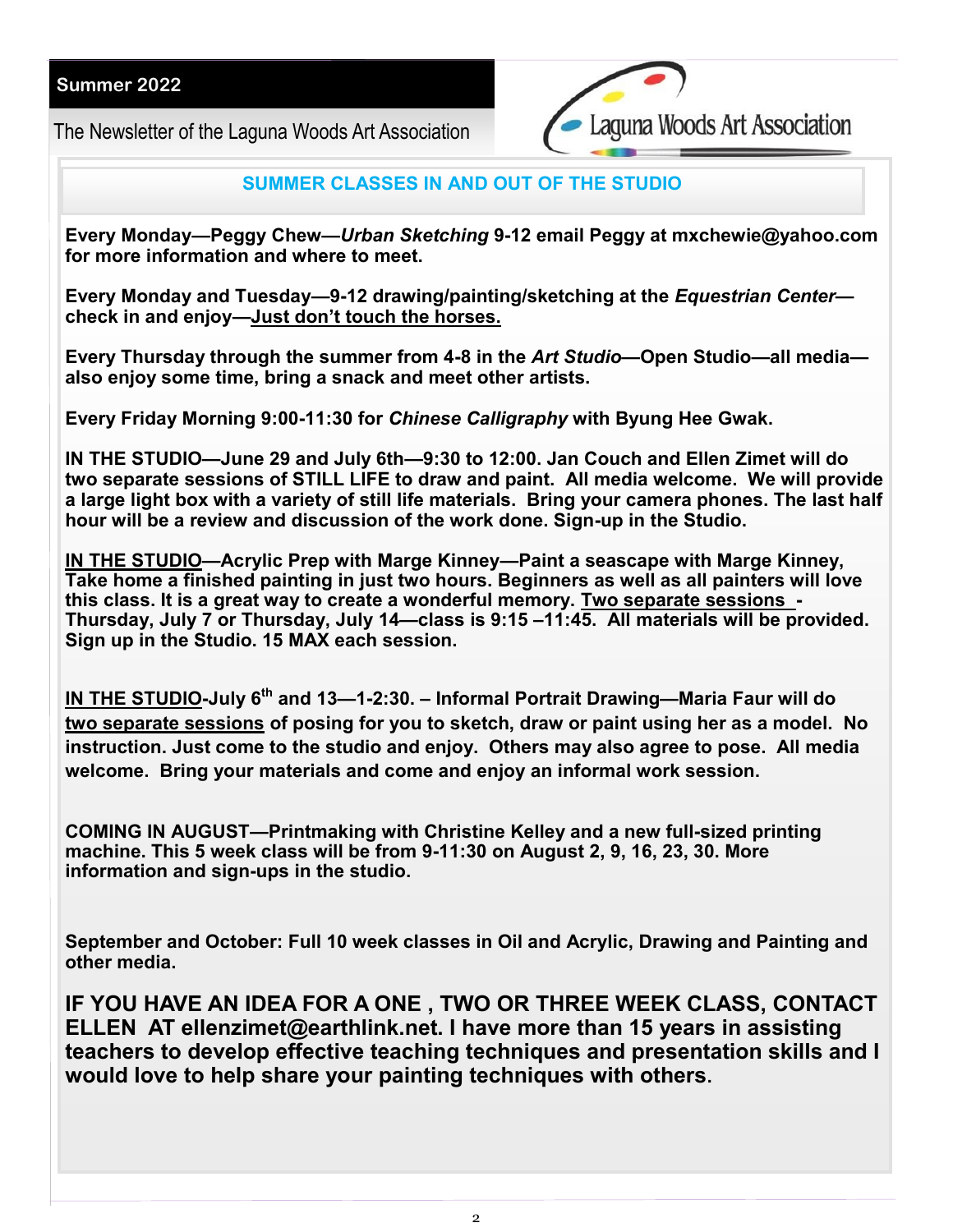The Newsletter of the Laguna Woods Art Association



# WHAT'S NEW

## **WHITE ELEPHANT-RULES and REGULATIONS**

Dealing with the White Elephant Sale has pretty much been a balancing act. Donations come from all of us who have more materials than our storage allows and from families who have lost their loved ones and now need to clear out their art rooms and closets. These items are donated to LWAA for two reasons. One, that the items might benefit other association members and two, that the proceeds would go to charitable organizations. And, as many of us know, that have been here for several years, that the distribution of the goods may not have been as equitable as it should be. SO—new rules.



## NEW RULES FOR CONDUCTING THE WHITE ELEPHANT SALE

- All the donations will be taken in and priced at less than 25% of their market price based on the condition in which they are donated.
- $\bullet$  There will be two sales a year.
- At each sale, LWAA members who have provided \*volunteer services of at least 8 hours a month will be able to purchase items 40 minutes before the rest of the LWAA population.
- $\bullet$  No items can be set aside ahead of time and there will be no 1/2 price end of sale items.
- Monies from these donations will be awarded to approved organizations
- All books will be handled by the Librarian

\*Volunteers include board members, teachers, supervisors and any other members that participate in art shows and other LWAA functions where they donate 8 or more hours to a project.

IT'S NOMINATIONS TIME AGAIN—Maria Faur has been tasked with the formation of a Nominating Committee to begin the annual search for new or replacement Officers. If you are interested in serving on the Board, please contact Maria at faurmaria@gmail.com.

New volunteers is a boost for every organization. They bring new ideas and a fresh set of eyes to maintain the best set of activities and studio environment possible. All candidates must be current Art Association members and be serving in some volunteer activity to be considered. If you are interested in being on the board and need a volunteer position, speak to Jan Couch in the Art Studio. There are lots of part-time supervisor positions that need filled.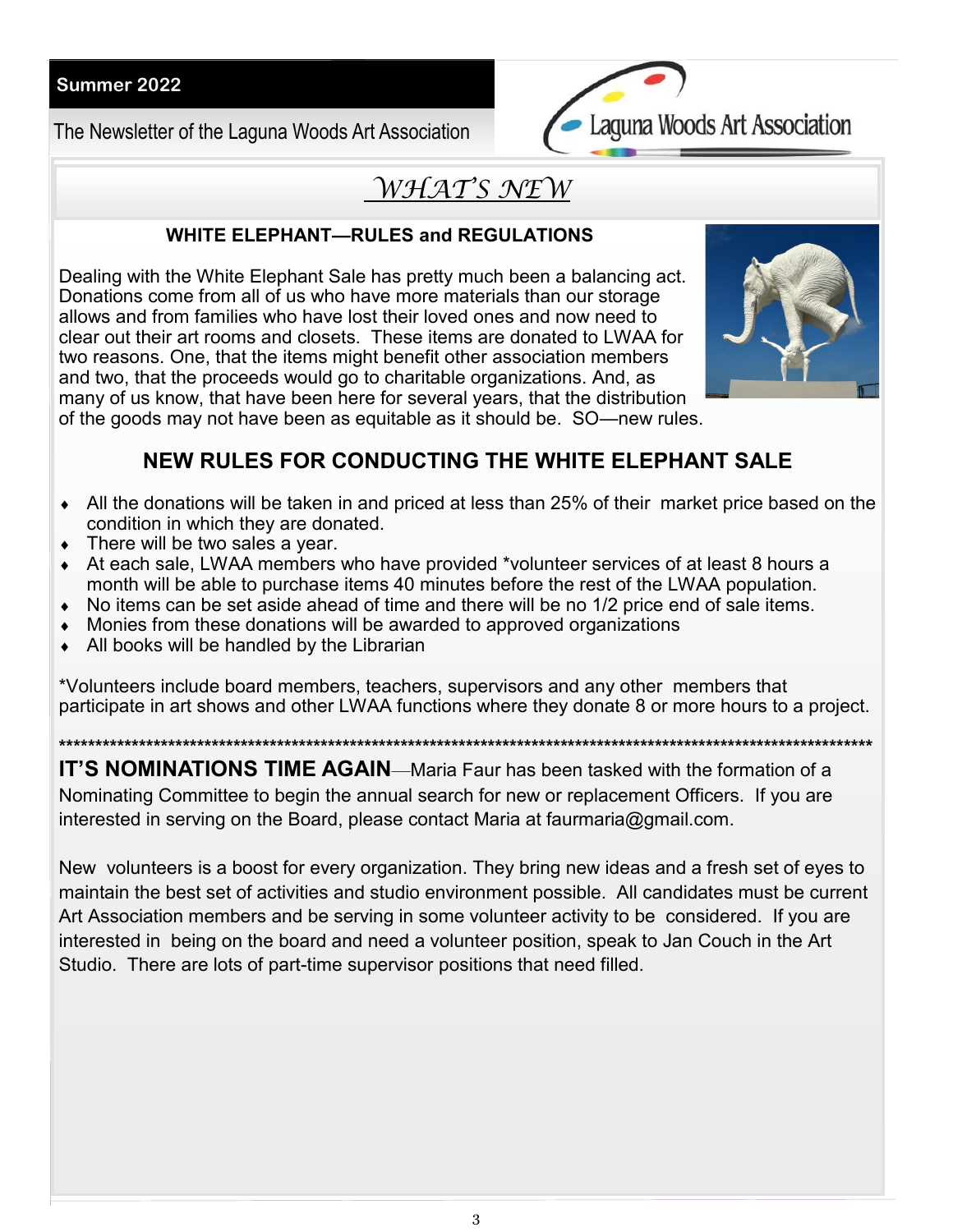The Newsletter of the Laguna Woods Art Association



# *OTHER TO-DOS*

# *BUS TRIP to the Bowers Museum*

Don't forget to sign up for the bus trip to the Bowers Museum, July 21<sup>st</sup>. . Send your \$40 check to Norma Santiago, 919-O Avenida Majorca, Laguna Woods, 923637. This will fill up fast!

\*\*'Help the Herd' by donating a painting to be auctioned on July 14th to help in the Equestrian Center's fundraising efforts. Drop off your donated piece with the supervisor in the Art Studio, Clubhouse 4.

# **SILENT A U C T I O N FOR**



**Help The Herd 2** at the Equestrian Center, in cooperation with **The Laguna Woods Art Association,**  invites you to a silent auction. Horse portraits, landscapes and paintings on a variety of subject matter will be on display in the courtyard of the Equestrian Center.

# **Thursday | July 14, 2022 | 5:30 PM TO 7:30 PM**

Wine, beer and a grazing table of charcuterie will be provided. Entrance fee \$20, cash or check. Purchases of artwork are cash or check, only. A tour of the Equestrian Center will be included in the evening's program.

> **Registration is required. RSVP by July 9 by email to: abrechtnl@hotmail.com** Attendees are limited to 75.

Please note: closed-toed shoes are required.